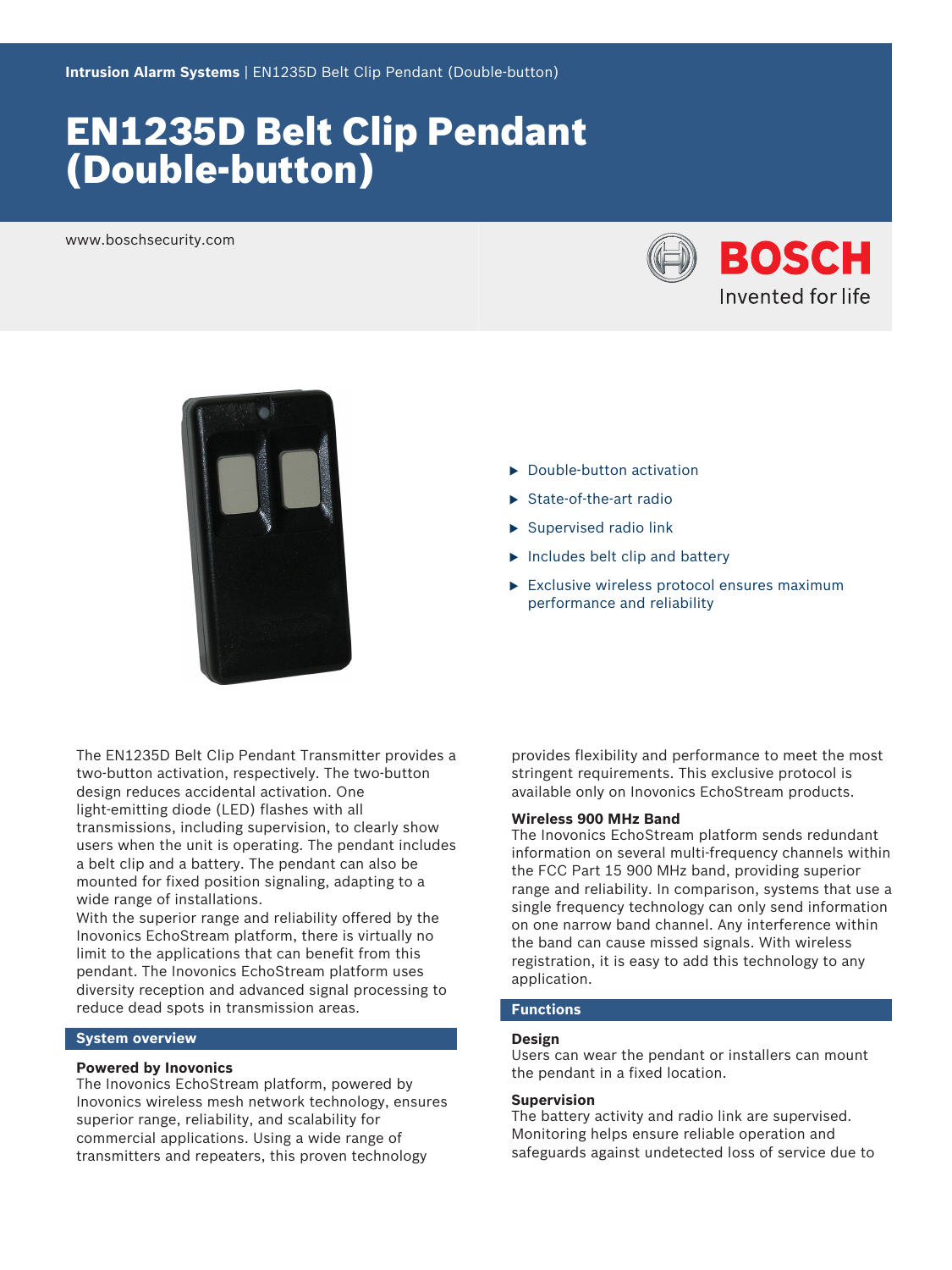end user damage such as dropping the pendant repeatedly, exposing it to extreme temperature, getting the pendant wet, or other similar events.

### **Certifications and approvals**

Inovonics Wireless Corporation holds the following approvals:

FCC Conforms to FCC Part 15 regulations

# **Installation/configuration notes**

The EN1235D Belt Clip Pendant Transmitter is compatible with the following products:

#### **Receivers**

| <b>EN4016SK</b> | <b>Survey Receiver</b> |
|-----------------|------------------------|
| FN4200          | Serial Receiver        |
| EN4204R         | <b>LED Receiver</b>    |

#### **Repeater**

EN5040-T High-power Repeater

### **Parts included**

| Quantity | Component     |
|----------|---------------|
| 1        | Transmitter   |
| 1        | Belt clip     |
|          | 3.0 V battery |

### **Technical specifications**

### **Electrical**

| <b>Mechanical</b>       |                                                                                                             |
|-------------------------|-------------------------------------------------------------------------------------------------------------|
| Battery Life (Average): | 1 to 2 years. Typical battery life shown is<br>for supervised operation.                                    |
| Battery Replacement:    | Panasonic or Sanyo CR2, or approved<br>equivalent. Not all brands are equivalent.<br>Use a specified brand. |
| Power:                  | 3.0 V. 0.5 Ah                                                                                               |
|                         |                                                                                                             |

| Dimensions: | 5.6 cm x 4.8 cm x 1.8 cm<br>$(2.2 \text{ in. x } 1.9 \text{ in. x } 0.72 \text{ in.})$ |
|-------------|----------------------------------------------------------------------------------------|
| Weight:     | 40 g (1.4 oz)                                                                          |

#### **Environmental**

| Relative Humidity:       | Up to 90%, non-condensing     |
|--------------------------|-------------------------------|
| Temperature (operating): | 0°C to +60°C (+32°F to 140°F) |

#### **Transmission Characteristics**

Frequency: 902 MHz to 928 MHz

# **Trademarks**

Trademark names are used throughout this document. In most cases, these designations are claimed as trademarks or registered trademarks in one or more countries by their respective owners. Rather than placing a trademark symbol in every occurrence of a trademark name, Bosch Security Systems, Inc. uses the names only in an editorial fashion and to the benefit of the trademark owner with no intention of infringing the trademark.

Inovonics is a trademark of Inovonics Wireless Corporation.

Panasonic is a registered trademark of Matsushita Electric Indus-trial Co., Ltd.

SANYO is a registered trademark of SANYO North America Corporation.

# **Ordering information**

### **EN1235D Belt Clip Pendant (Double‑button)**

Black, double-button pendant that includes belt clip. Order number **EN1235D**